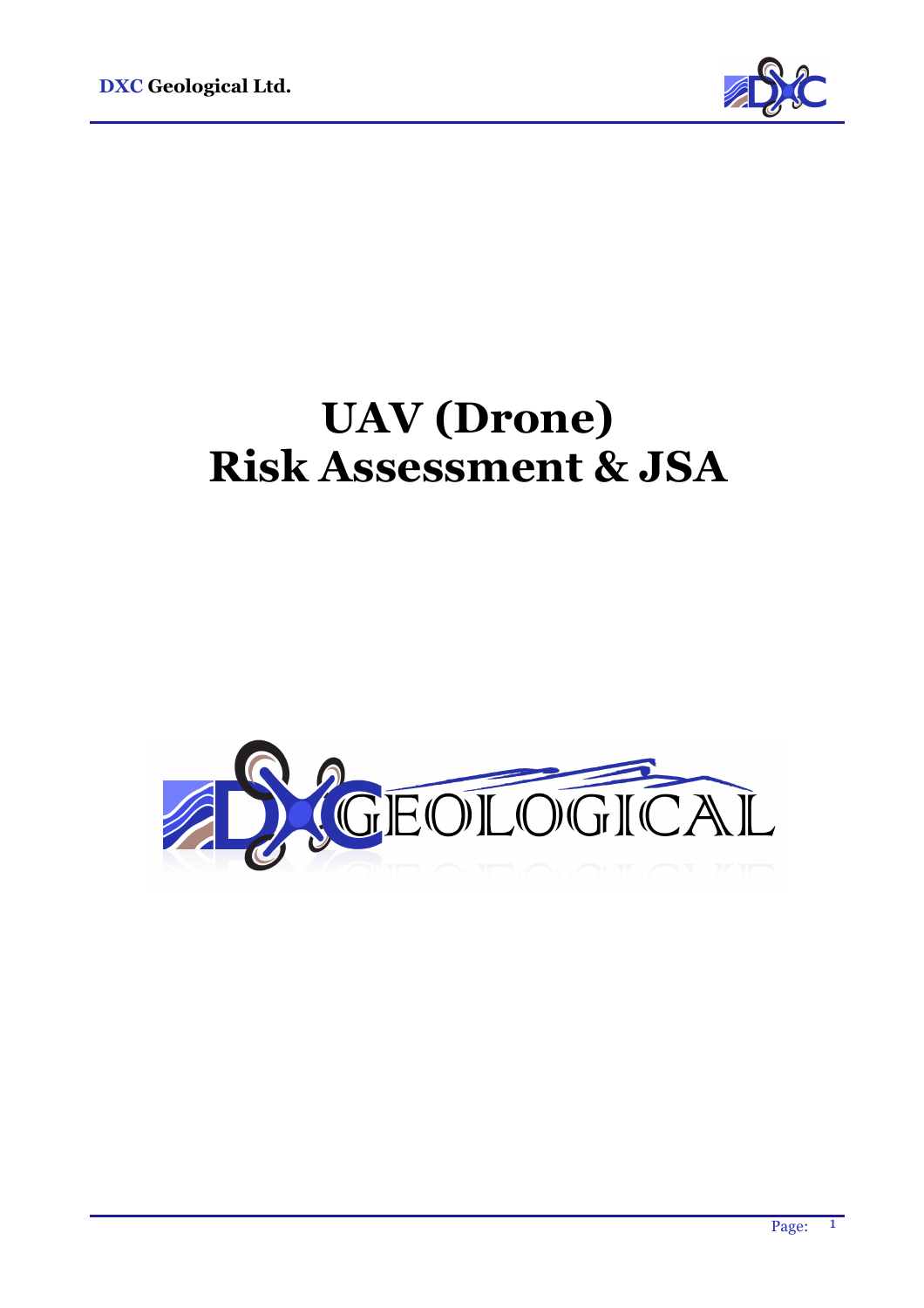

## **Contents**

Drone flying from helideck for photography and video purposes.  $3$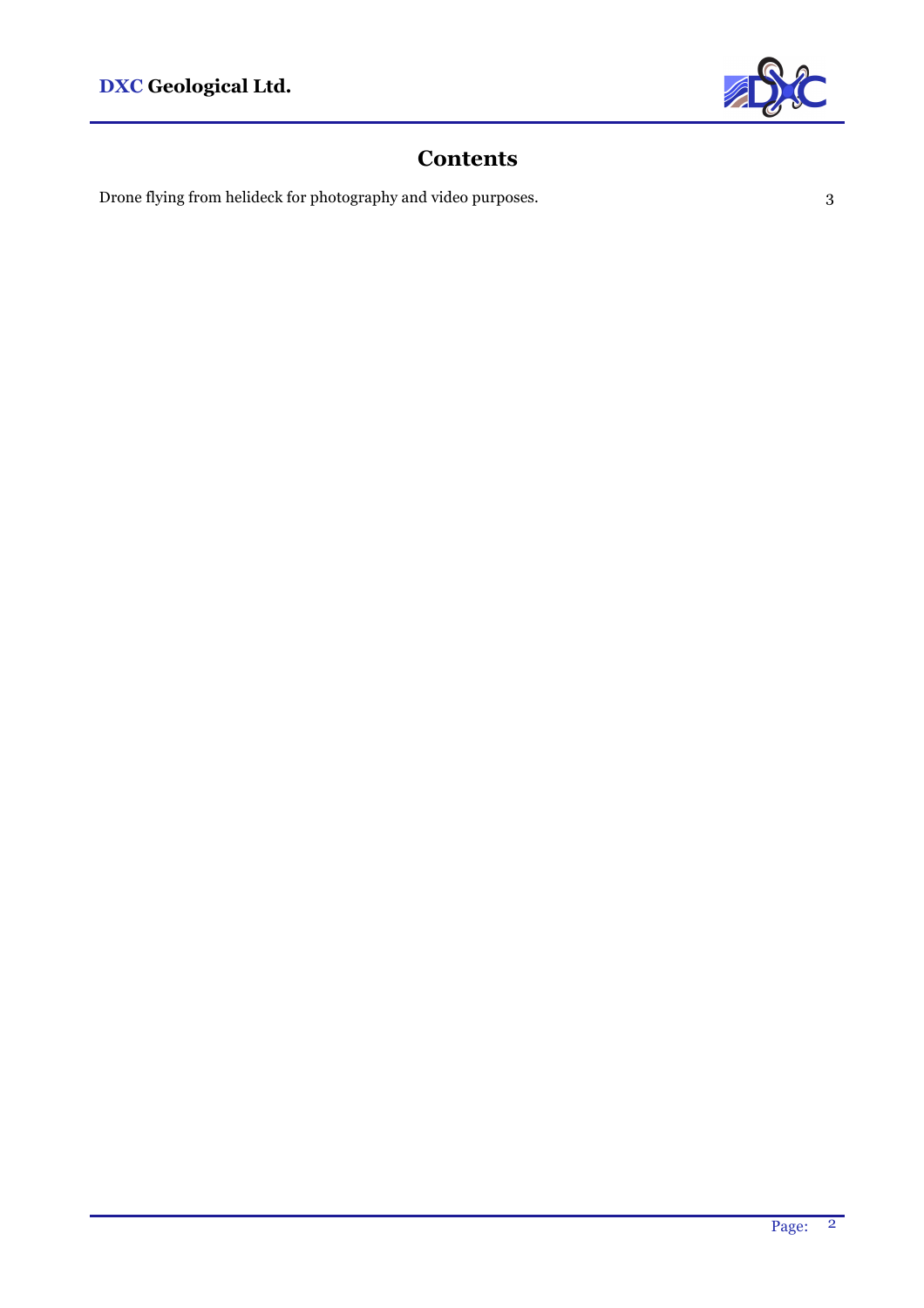

## **Risk Assessment / Job Safety Analysis**

| UAV (Drone) flying from helideck for photography, video and inspection purposes. |                                                                                                                                                                                                                                                                                                                                              |
|----------------------------------------------------------------------------------|----------------------------------------------------------------------------------------------------------------------------------------------------------------------------------------------------------------------------------------------------------------------------------------------------------------------------------------------|
| Hazard                                                                           | Control                                                                                                                                                                                                                                                                                                                                      |
| Charging of batteries.                                                           | Cables and power supply to be checked for damage<br>prior to charging batteries.<br>Lithium batteries should be charged in the presence<br>of personnel and not left unattended whilst<br>charging.                                                                                                                                          |
| UAV pilot slips, trips & falls.                                                  | Awareness of any helideck netting and other trip<br>hazards such as lighting.<br>Ensure good foot placement.                                                                                                                                                                                                                                 |
| <b>General PPE.</b>                                                              | Correct PPE to be worn by drone pilot in area of<br>operation.<br>Gloves may be removed during drone operations on<br>helideck but to be replaced immediately on<br>completion of UAV activity.                                                                                                                                              |
| Inclement weather.                                                               | UAV not to be flow in inclement weather, i.e., rain,<br>sleet, snow or fog.<br>Maximum wind speed of 17.4 knots/22 mph.                                                                                                                                                                                                                      |
| High rpm rotors during take off & landing phase.                                 | All personnel to remain clear and vigilant during<br>take off and landing and should remain well clear of<br>the UAV during this activity.<br>UAV pilot to announce to all nearby personnel when<br>starting rotors and when planning to land the drone.                                                                                     |
| Helicopter operations.                                                           | Drone pilot to check with radio operator for known<br>or planned aircraft / helicopter activity in the area<br>and expected time.<br>No UAV flying to take place during planned<br>helicopter operations.<br>UAV pilot to let radio operator know in advance of<br>planned UAV activity, expected duration and on<br>completion of activity. |
| Vessel operations.                                                               | UAV pilot to check with control room of nearby<br>vessel operations and notify control room in<br>advance of UAV activity, expected duration and on<br>completion of activity.                                                                                                                                                               |
| Crane operations.                                                                | UAV pilot to notify crane operator in advance of<br>drone activity, expected duration and on completion<br>of activity.<br>UAV flight to remain at a safe distance from crane<br>operations.                                                                                                                                                 |
| Drops & equipment damage.                                                        | UAV not to be flown over personnel during the flight<br>and to remain a safe distance from equipment.                                                                                                                                                                                                                                        |
| Low battery warning.                                                             | UAV to be returned immediately to helideck when<br>battery level reduced to 25%.                                                                                                                                                                                                                                                             |
| Unable to return to helideck.                                                    | A GPS home point must be confirmed prior to take-<br>off and return to home settings checked.<br>If UAV is unable to return back to the helideck,<br>drone should be landed in a suitable safe area and<br>powered down.                                                                                                                     |
| Helideck FOD.                                                                    | On completion of UAV operations, helideck to be<br>inspected of FOD prior to future helicopter<br>operations.                                                                                                                                                                                                                                |